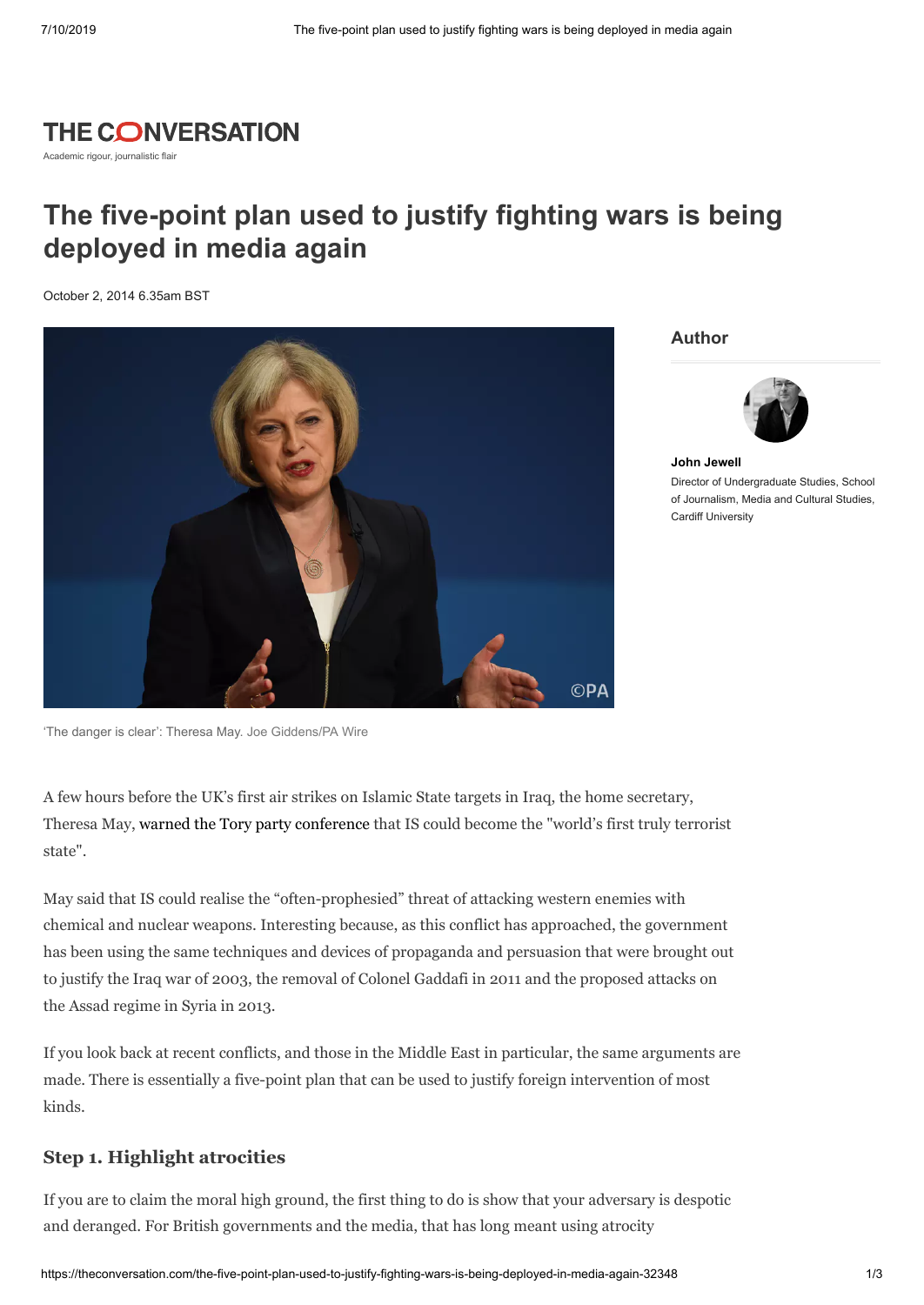propaganda.

At the beginning of the Gulf War in 1991, we were falsely told that Iraqi soldiers had emptied babies out of incubators in [Kuwaiti hospitals](http://www.csmonitor.com/2002/0906/p25s02-cogn.html) and left them to die. In Kosovo in 1999, Tony Blair spoke of hearing ["first-hand](http://news.bbc.co.uk/1/hi/uk_politics/343739.stm) of women raped, of children watching their fathers dragged away to be shot". In 2003, Blair spoke of the thousands of children dying every year in Iraq and Saddam's torture chambers. Now, IS is highlighting its own barbarity in online videos and the case for action on this count hardly has to be made.

### **Step 2. Communicate moral obligation**

Having established these terrible circumstances, it is necessary to demonstrate the moral certainty of the mission. In 2011, Muammar Gaddafi, like Saddam before him, was [murdering](http://www.dailymail.co.uk/news/article-1364365/Libya-protests-We-let-Gaddafi-murder-people-says-Cameron.html) "his own people". The consistent line from the US, the UK and France back then was humanitarian. At a stroke we have the basic elements of war propaganda: the enemy is evil and to do nothing in the face of such evil would amount to dereliction of moral duty.

David Cameron and Barack Obama took a predictably similar view. In a [nationally](http://www.whitehouse.gov/the-press-office/2011/03/28/remarks-president-address-nation-libya) televised address, Obama said, "to brush aside America's responsibility as a leader and  $-$  more profoundly  $-$  our responsibilities to our fellow human beings under such circumstances would have been a betrayal of who we are … some nations may be able to turn a blind eye to atrocities in other countries. The United States of America is different".

Here is a repetition of themes and ideas which have been the feature of war propaganda from time immemorial: this is the enemy, they do terrible things. We must stop them. If we do not, then we are no better than them and evil will prosper.

### **Step 3. Deny enemy's humanity**

Aldous Huxley wrote that: "the propagandist's purpose is to make one set of people forget that certain other sets of people are human". On September 25, Cameron told the UN General Assembly that the jihadi's of IS were "[psychopathic,](http://www.dailymail.co.uk/news/article-2768704/We-deal-psychopathic-murderers-says-Cameron-RAF-prepares-bombing-raids-using-Storm-Shadow-bunker-busters-Brimstone-missiles-Paveway-IV-bombs.html) murderous, brutal". He said: "we are facing an evil against which the whole world must unite. And, as ever in the cause of freedom, democracy and justice, Britain will play its part." Here we get the explicit sense of civilisation versus savagery, of human versus animal. Good against evil. Simple binary oppositions, again narrative patterns we can all understand.

#### **Step 4. Say intervention is for the people**

On the eve of war in 2003, Tony Blair spoke to the nation outlining the need for action. For the people of Iraq, the removal of Saddam would be "a blessing". When bombing began in Libya in 2011, NATO stated that the purpose of Operation Unified Protector was to protect civilians and civilian-populated areas under threat of attack from Gaddafi.

There was no military activity in Syria last year but the language was familiar. On the August 27, the UK government sought backing from the UN Security Council: "for all necessary measures to protect [civilians".](http://www.uspolicy.be/newsletters/foreign-policy-newsletter-august-30-2013) The US secretary of state, John Kerry, stated that the images of human suffering could not